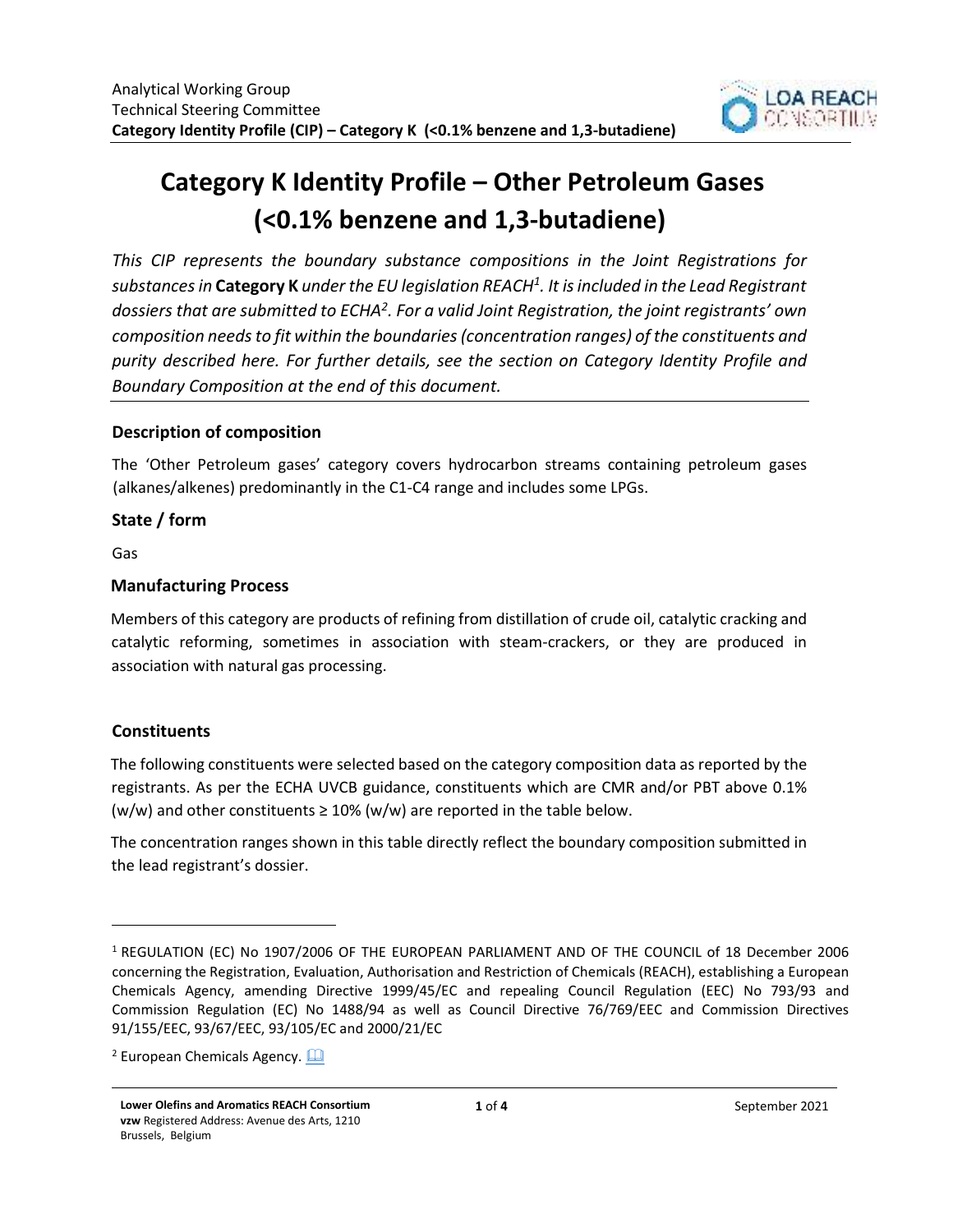

| <b>Constituent / CAS No</b> | <b>Typical Concentration</b> | <b>Concentration Range</b> |
|-----------------------------|------------------------------|----------------------------|
| Carbon Monoxide / 630-08-0  | ca. 1.5 % (w/w)              | $0 - \leq 20 \%$ (w/w)     |
| Pentane / 109-66-0          | ca. $3\%$ (w/w)              | $0 - \leq 35 \%$ (w/w)     |
| 2-Methylpropene / 115-11-7  | ca. 44 $% (w/w)$             | $0 - $86 \%$ (w/w)         |
| Butene / 25167-67-3         | ca. 24 $% (w/w)$             | $0 - \leq 97$ % (w/w)      |
| (Z)-but-2-ene / 590-18-1    | ca. 25 % (w/w)               | $0 - \le 50 \%$ (w/w)      |
| (E)-but-2-ene / 624-64-6    | ca. 24 $% (w/w)$             | $0 - \leq 47 \%$ (w/w)     |
| But-2-ene / 107-01-7        | ca. 29% (w/w)                | $0 - 30 % (w/w)$           |
| Butane / 106-97-8           | ca. $30\%$ (w/w)             | $0 - 100 %$ (w/w)          |
| But-1-ene / 106-98-9        | ca. 22 % (w/w)               | $0 - 43 % (w/w)$           |
| Ethane / 74-84-0            | ca. $11\%$ (w/w)             | $0 - \le 70$ % (w/w)       |
| Ethylene / 74-85-1          | ca. 12 % (w/w)               | $0 - 100\%$ (w/w)          |
| Hydrogen / 1333-74-0        | ca. $36\%$ (w/w)             | $0 - 92 % (w/w)$           |
| Isobutane / 75-28-5         | ca. 21 % (w/w)               | $0 - \leq 95$ % (w/w)      |
| Methane / 74-82-8           | ca. 56 $% (w/w)$             | $0 - 99\%$ (w/w)           |
| Nitrogen / 7727-37-9        | ca. $3\%$ (w/w)              | $0 - \leq 4$ % (w/w)       |
| Propane / 74-98-6           | ca. $30\%$ (w/w)             | $0 - 98 % (w/w)$           |
| Propene / 115-07-1          | ca. 47 % (w/w)               | $0 - 100 %$ (w/w)          |
| <b>PIONA</b>                |                              |                            |
| Paraffins                   | ca. 56 % (w/w)               | $8 - 5100 %$ (w/w)         |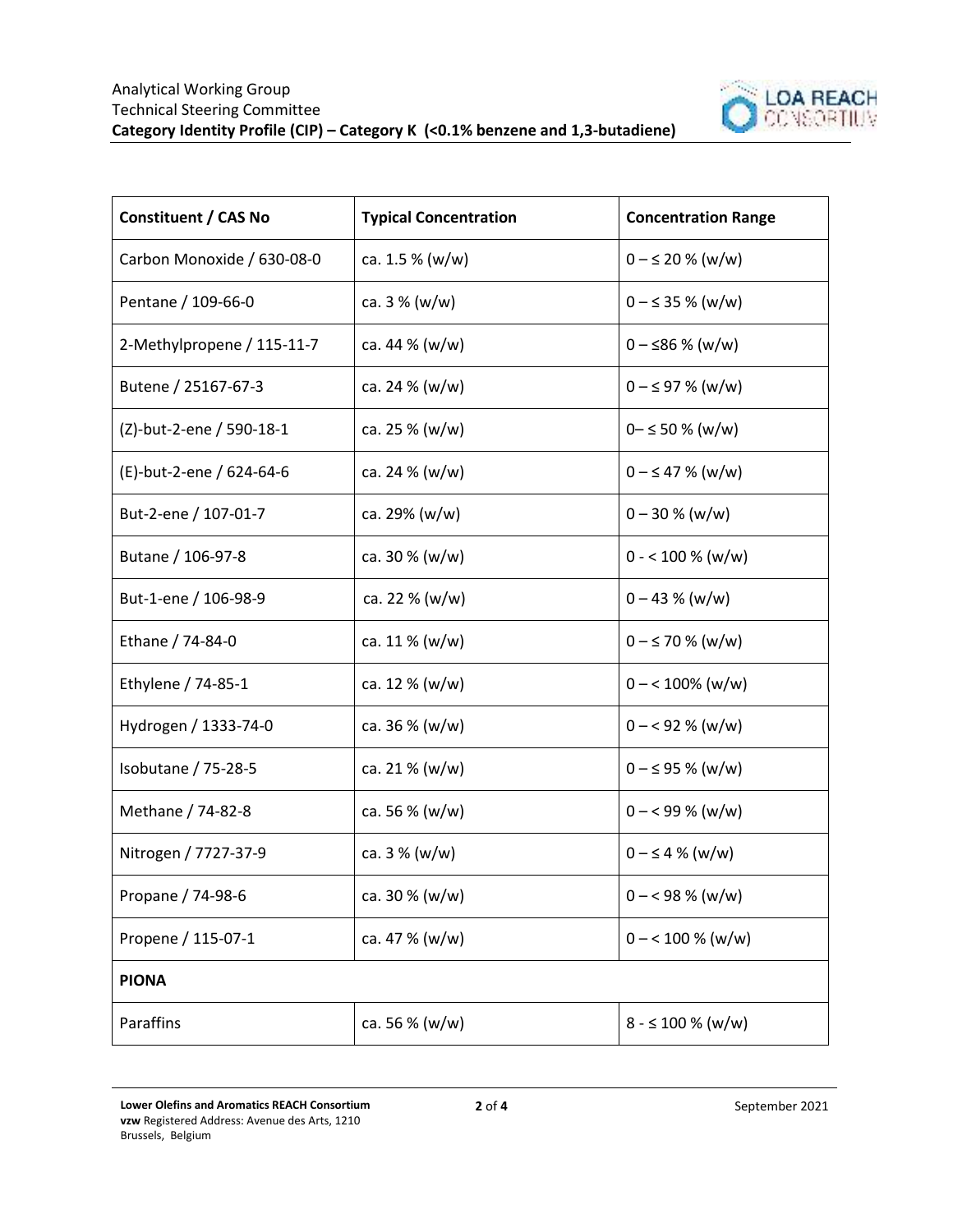

| <b>Constituent / CAS No</b> | <b>Typical Concentration</b> | <b>Concentration Range</b> |
|-----------------------------|------------------------------|----------------------------|
| <b>Isoparaffins</b>         | ca. $15\%$ (w/w)             | $0 - 60 % (w/w)$           |
| Olefins                     | ca. $30\%$ (w/w)             | $0 - \le 80 \%$ (w/w)      |
| Naphthenics                 | ca. $0\%$ (w/w)              | $0\%$ (w/w)                |
| Aromatics                   | ca. $0\%$ (w/w)              | $0 - \leq 2$ % (w/w)       |

### **Impurities**

*Not applicable to UVCBs*

#### **Additives**

*Not applicable to UVCB* 

## **Category Identity Profile and Boundary Composition**

This Category Identity Profile has been produced following the currently available ECHA guidance<sup>3</sup> by the Analytical Working Group, a Working Group of the LOA Technical Steering Committee, following consultation with Registrants.

The CIP defines the compositional boundaries of the substance that is to be (or has been) registered and consequently the substance for which intrinsic hazard data is submitted, as defined by Annexes VII-X of REACH. It is a document usually agreed between the registrants and potential registrants.

With the introduction of IUCLID 6.4 in April 2016 it became necessary for the Lead Registrant to enter the CIP details into Section 1.2 of IUCLID as the "boundary composition" of the registration prior to any new submission or spontaneous update. Failure to add it will cause rejection of the dossier when uploading into REACH IT.

The business rules of REACH IT also check that information is present which verify that minimum information is present: at least one constituent must be provided, and for each constituent, impurity and additive a reference substance with identifiers, and a concentration range must be given. For UVCB substances, a description of the starting material and process that defines the UVCB

<sup>&</sup>lt;sup>3</sup> Guidance for identification and naming of substances under REACH and CLP May 2017 Version 2.1 Current link https://echa.europa.eu/documents/10162/23036412/substance\_id\_en.pdf/ee696bad-49f6-4fec-b8b7-2c3706113c7d